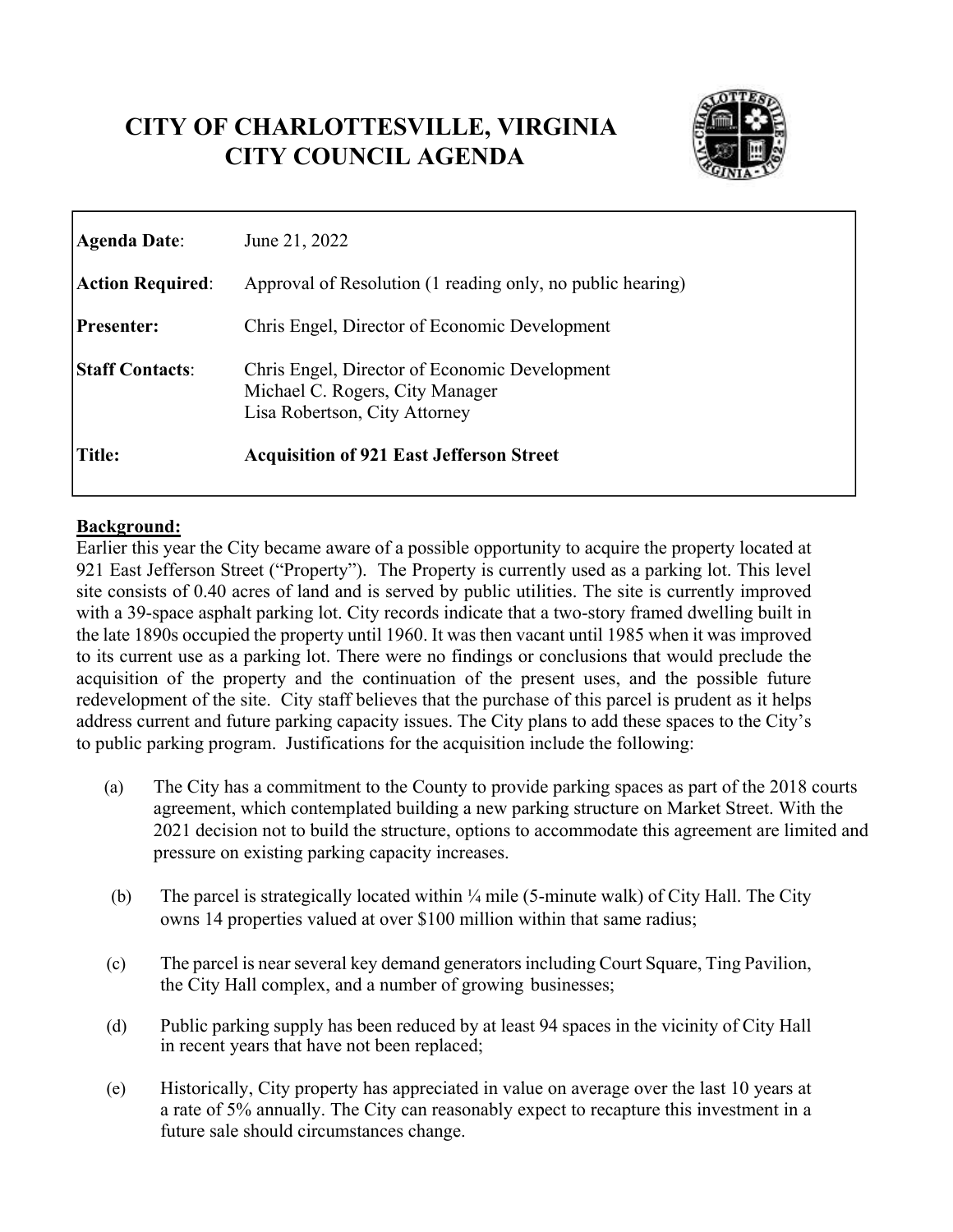City staff proposes to use funds originally allocated for the construction of the  $7<sup>th</sup>$  Street Parking Deck to acquire the property and put it to immediate use in the public parking program.

## **Discussion:**

Negotiations with the owners of the property have resulted in the terms set forth within the attached Resolution.

- Purchase Price: the proposed purchase price for the property is \$1,650,000;
- Closing Date: closing would be scheduled to take place within 30 days of City Council's approval, within 5 days of executing a purchase agreement, the City will pay a deposit in the amount of \$25,000, to be held in escrow and which will be applied to the Purchase Price at Closing.
- Clear title: at Closing, the City would receive insurable title to the Property, by special warranty deed. The Property will be acquired by the City in as-is condition.
- Existing Leases: the City would agree to allow tenants currently occupying the Property pursuant to four unrecorded leases to remain on the Property through November 1, 2022, Seller will prepare an assignment of its interests in the leases to the City.
- Seller Costs: Seller will pay its own attorneys fees, including preparation of the deed, preparation of a lien affidavit, costs associated with releasing deeds of trust or other existing liens, if any, and recordation taxes applicable to grantors, and other Closing documentation
- City Costs: City is responsible for costs of title examination and title insurance, and all recording costs and recordation taxes other than the grantor's tax., and other Closing documentation necessary to complete the City's purchase
- Taxes: Seller must pay all real estate taxes due on the Property, through the date of Closing.

The City's obligation to purchase the property is conditioned on approval by City Council. A proposed Resolution evidencing that approval is attached for City Council's consideration. Upon approval of the attached Resolution, the City Attorney and the Seller's Attorney will prepare a final written Real Estate Purchase and Sale Agreement, reflecting the terms of purchase approved within the Resolution.

## **Community Engagement:**

There has been no community engagement regarding the purchase of this Property, but City staff anticipates that there will be significant public involvement in the future should the City decide to redevelop the property or to sell the site for development.

## **Budgetary Impact:**

There is no impact to the General Fund budget. The Capital Improvement Fund account designated for the  $7<sup>th</sup>$  Street Parking Deck will be reduced by \$1,650,000 as a result of the purchase.

# **Recommendation:**

City staff recommends adoption of the proposed Resolution, authorizing the purchase of the property at 921 East Jefferson Street upon terms stated in the resolution.

# **Attachment(1):**

• Proposed Resolution

*Suggested Motion: "I move the RESOLUTION approving terms for the acquisition of Property at 921 East Jefferson Street by the City of Charlottesville"*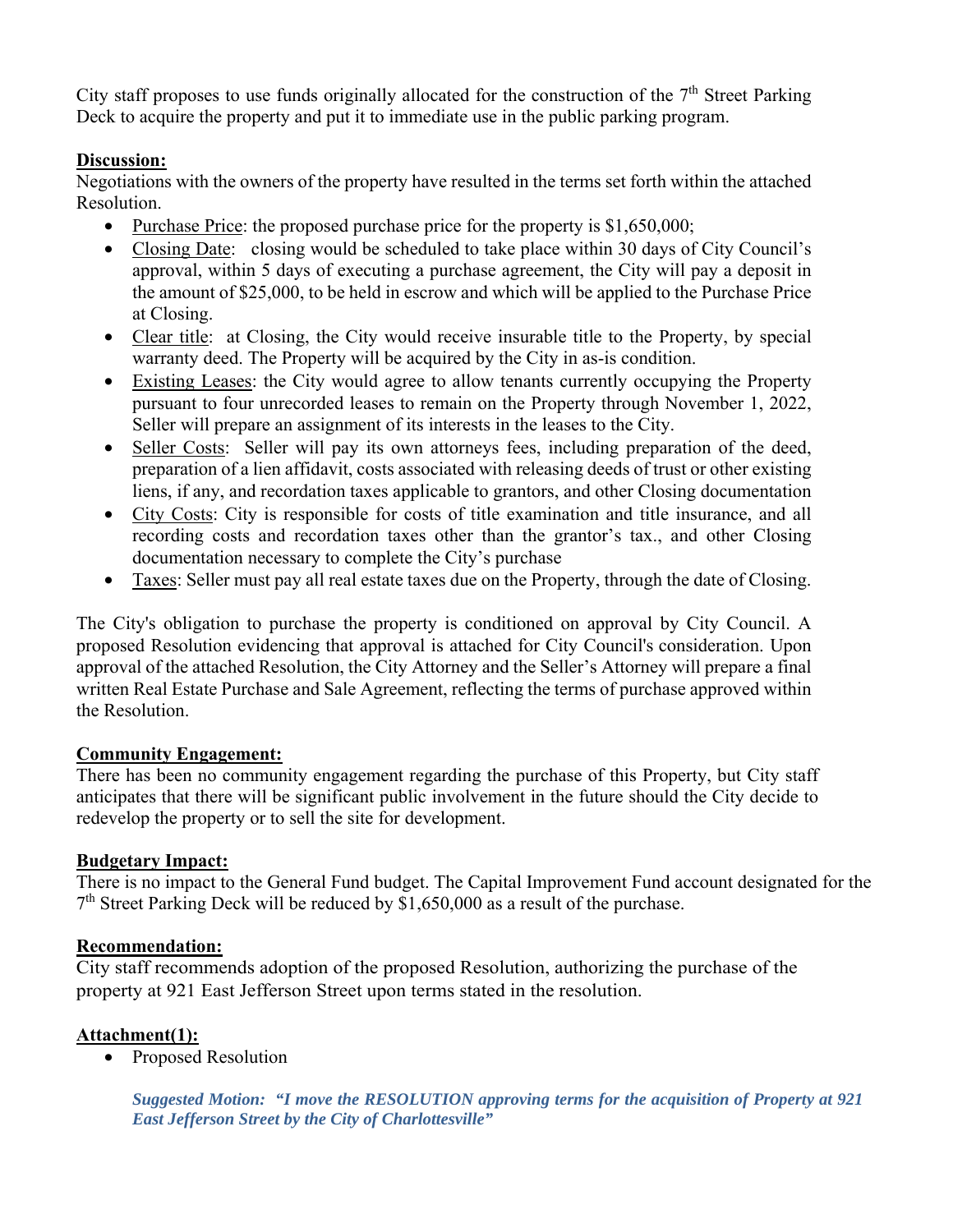#### **RESOLUTION**

### **Approving terms for the acquisition of property at 921 East Jefferson Street by the City of Charlottesville**

**WHEREAS** GEWINN INVESTORS III, L.C. ("Owner") owns certain property known by present street numbering as 921 East Jefferson Street, Charlottesville, Virginia, designated on City of Charlottesville Real Estate Tax Map 53 as Parcel 266 (City Real Estate Tax Parcel Identification Number 530266000), and the owner has offered the property for sale; and

**WHEREAS** the City of Charlottesville ("City") is an interested purchaser of the property to be conveyed (the "Property"); and

**WHEREAS** Owner and the City have engaged in mutual discussions and have tentatively agreed to terms of a proposed agreement for the purchase and sale of the Property, including, among other terms, a purchase price of \$1,650,000, conditioned upon approval of said terms by the Charlottesville City Council; and

**WHEREAS** funds are available for the City's purchase of the Property, within Capital Improvement Fund Account P-1008; now, therefore,

**BE IT RESOLVED** by the Council of the City of Charlottesville, Virginia **THAT**

- 1. The purchase and acquisition of the property known by present street numbering as 921 East Jefferson Street, Charlottesville, Virginia, designated on City of Charlottesville Real Estate Tax Map 53 as Parcel 266 (City Real Estate Tax Parcel Identification Number 530266000) ("Property") is hereby **APPROVED** upon the following terms:
	- a. Purchase Price: the proposed purchase price for the property is \$1,650,000;
	- b. Closing Date: closing would be scheduled to take place within 30 days of City Council's approval, within 5 days of executing a purchase agreement, the City will pay a deposit in the amount of \$25,000, to be held in escrow and which will be applied to the Purchase Price at Closing.
	- c. Clear title: at Closing, the City would receive insurable title to the Property, by special warranty deed. The Property will be acquired by the City in as-is condition.
	- d. Existing Leases: the City would agree to allow tenants currently occupying the Property pursuant to four unrecorded leases to remain on the Property through November 1, 2022, Seller will prepare an assignment of its interests in the leases to the City.
	- e. Seller Costs: Seller will pay its own attorneys fees, including preparation of the deed, preparation of a lien affidavit, costs associated with releasing deeds of trust or other existing liens, if any, and recordation taxes applicable to grantors, and other Closing documentation
	- f. City Costs: City is responsible for costs of title examination and title insurance, and all recording costs and recordation taxes other than the grantor's tax., and other Closing documentation necessary to complete the City's purchase
	- g. Taxes: Seller must pay all real estate taxes due on the Property, through the date of Closing.